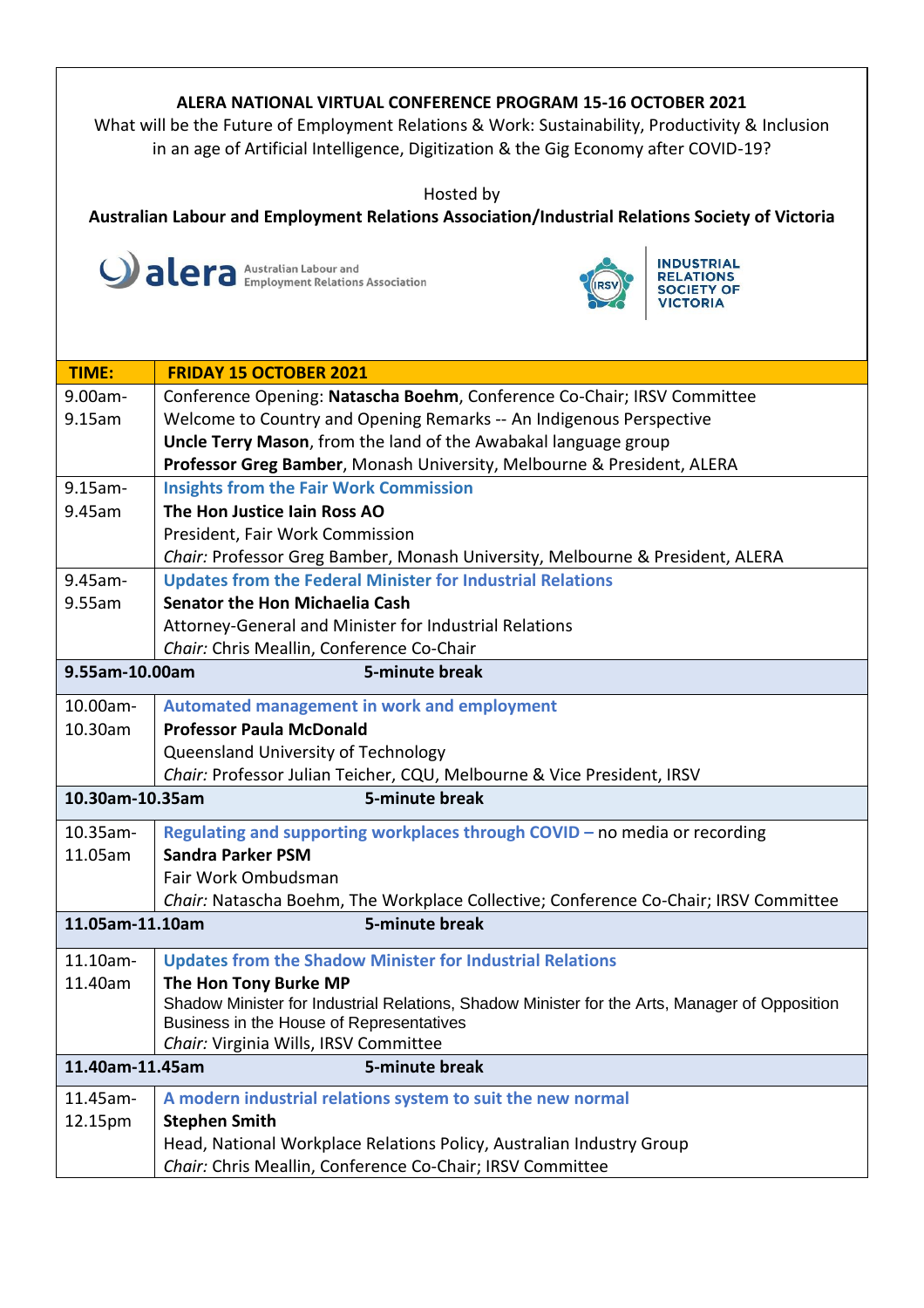| 12.15pm-12.45pm                 | 30-minute break for Lunch                                                                                                                |  |  |
|---------------------------------|------------------------------------------------------------------------------------------------------------------------------------------|--|--|
| 12.45pm-                        | Introduction to the next Editors-in-Chief of the Journal of Industrial Relations                                                         |  |  |
| 12.55pm                         | Professor Amanda Pyman, Dean, Deakin Business School, Deakin University                                                                  |  |  |
|                                 | Professor Lucy Taksa, Director, Centre for Workforce Futures, Macquarie University, Sydney.                                              |  |  |
|                                 | Chair: Professor Julian Teicher, CQU, Melbourne & Vice President, IRSV                                                                   |  |  |
| 12.55pm-                        | <b>Labour Law Q &amp;A Panel</b>                                                                                                         |  |  |
| 1.40pm                          | Frances Anderson, Victorian Government Solicitors Office                                                                                 |  |  |
|                                 | Professor Marilyn Pittard, Monash University, Melbourne                                                                                  |  |  |
|                                 | Professor Andrew Stewart, Adelaide University                                                                                            |  |  |
|                                 | Chair: Claire Brown, Principal Solicitor, KHQ Lawyers; IRSV Committee                                                                    |  |  |
| 1.40pm-                         | Insights from the International Labour & Employment Relations Association (ILERA)                                                        |  |  |
| 1.55pm                          | Professor Rae Cooper AO, University of Sydney & President-elect, ILERA                                                                   |  |  |
|                                 | Chair: Professor Greg Bamber, Monash University, Melbourne & President, ALERA                                                            |  |  |
| 5-minute break<br>1.55pm-2.00pm |                                                                                                                                          |  |  |
| 2.00pm-                         | The Future of Work: After COVID                                                                                                          |  |  |
| 2.45pm                          | Dr Jim Stanford & Dr Alison Pennington                                                                                                   |  |  |
|                                 | Centre for Future Work                                                                                                                   |  |  |
|                                 | Chair: Professor Julian Teicher, CQU, Melbourne & Vice President, IRSV                                                                   |  |  |
|                                 | 2.45pm-2.50pm<br>5-minute break                                                                                                          |  |  |
| 2.50pm-                         | Australia can do so much better. The pandemic has shown us our flaws, now let's fix                                                      |  |  |
| 3.20pm                          | them                                                                                                                                     |  |  |
|                                 | <b>Sally McManus</b>                                                                                                                     |  |  |
|                                 | Secretary, Australian Council of Trade Unions                                                                                            |  |  |
|                                 | Chair: Virginia Wills, IRSV Committee                                                                                                    |  |  |
| 3.20pm-3.25pm                   | 5-minute break                                                                                                                           |  |  |
| 3.25 <sub>pm</sub>              | <b>Perspectives from the International Labour Organization</b>                                                                           |  |  |
| 3.55 <sub>pm</sub>              | <b>Greg Vines</b>                                                                                                                        |  |  |
|                                 | Deputy Director-General, International Labour Organization                                                                               |  |  |
|                                 | Chair: Professor Greg Bamber, Monash University, Melbourne & President, ALERA                                                            |  |  |
| 3.55pm-4.00pm                   | 5-minute break                                                                                                                           |  |  |
| 4.00pm-                         | Global Insights into Technological Change, Supply Chains and Insecure Work<br><b>Sharan Burrow AC</b>                                    |  |  |
| 4.30pm                          |                                                                                                                                          |  |  |
|                                 | Secretary, International Trade Union Confederation<br>Chair: Kelly Thomas, Senior Legal Officer, National Tertiary Education Union; IRSV |  |  |
|                                 | Committee                                                                                                                                |  |  |
| 4.30pm-                         | <b>ALERA Awards Ceremony</b>                                                                                                             |  |  |
| 4.50pm                          | Chair: Professor Greg Bamber, Monash University, Melbourne & President, ALERA                                                            |  |  |
| 4.50pm-                         | Book launch <sup>*</sup> of International & Comparative Employment Relations: Global Crises &                                            |  |  |
| 5.00pm                          | Institutional Responses, 2021, Bamber, G. J., Cooke, F.L., Doellgast, V & Wright,                                                        |  |  |
|                                 | C.F., SAGE Publishing.                                                                                                                   |  |  |
|                                 | Sharan Burrow AC, General Secretary, International Trade Union Confederation                                                             |  |  |
|                                 | Chair: Professor Greg Bamber, Monash University & President, ALERA                                                                       |  |  |
| 5.00pm-                         | Welcome to Happy Hour including an IR 'Hard Quiz' and Conference Close for Day 1.                                                        |  |  |
| 6.00pm                          | BYO!                                                                                                                                     |  |  |
|                                 | Chairs: Niki Howells-Schramm, President, IRSV & Chris Meallin, Conference Co-Chair                                                       |  |  |